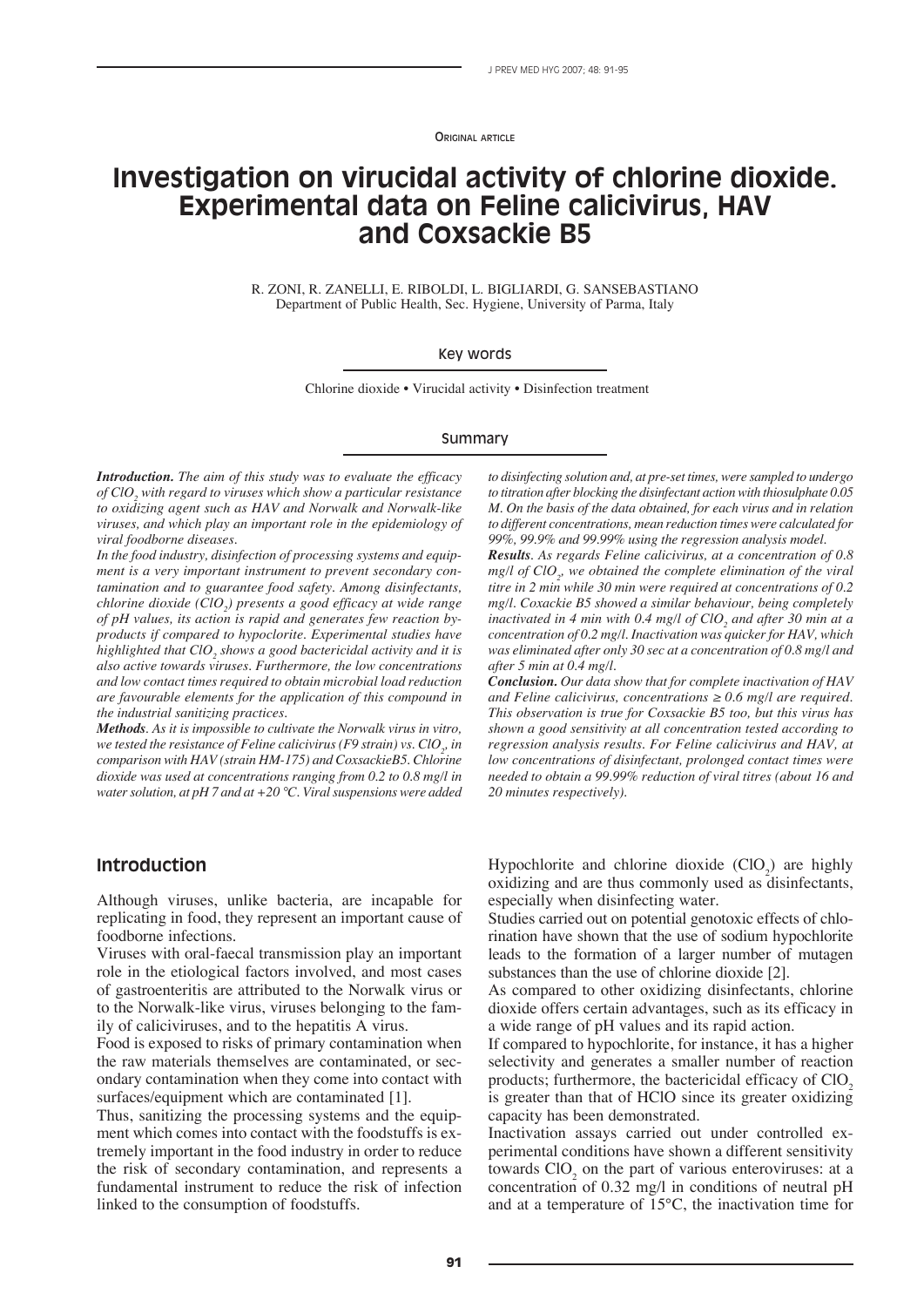| <b>Tab. I.</b> Reduction of bacterial load. |                         |                      |                |
|---------------------------------------------|-------------------------|----------------------|----------------|
| Microorganism                               | Concentration CIO, mg/l | <b>Contact Times</b> | % inactivation |
| Staphylococcus aureus                       | 1.00                    | 60 sec               | 99.999         |
| Escherichia coli                            | 0.15                    | 300 sec              | 99.900         |
| Escherichia coli                            | 0.25                    | 60 sec               | >99.999        |
| <b>Streptococcus</b>                        | 1.00                    | 15 sec               | >99.999        |
| Lactobacillus brevis                        | 0.15                    | 5 min                | 99.900         |
| Lactobacillus brevis                        | 1.00                    | 5 min                | >99.999        |
| Pseudomonas aeuruginosa                     | 1.00                    | 60 sec               | >99.999        |

99.99% was 5 min for *Echo* 7, 3 min for *Coxsakie* B3 and 7 min for the *polio*1 virus [3, 4].

The low concentrations generally required, low contact times and reduced microbial load are favourable elements promoting the use of  $CIO<sub>2</sub>$  in the food industry.

Table I illustrates the disinfecting activity of chlorine dioxide [5].

The aim of this study was to assess under experimental conditions the efficacy of chlorine dioxide when used with certain viruses which have proven to be particularly resistant to oxidizing agents, and which has not been throughly investigated in the literature.

## **Materials and methods**

The following were used for the inactivation assays: the feline *Calicivirus* F9 strain grown on CRFK (feline kidney) cultures, the *Coxsakie* B5 virus grown on RC-37 (monkey kidney), and the *Hepatitis A virus* strain HM-175 grown on FRhK4 (monkey kidney embryonic) cultures.

Infected cell cultures were incubated at 37°C until the onset of the cytopathic effect, and subsequently frozen at -80°C to induce cell lysis; the contents of the flask were then submitted to ultra-filtration and re-suspended with sterile physiological solution, and finally aliquoted in sterile test tubes and stored in deepfreeze at -20°C.

The titre of the viral suspension was determined for the hepatitis A virus using the plate method and expressed as PFU, while for the other viruses it was calculated as  $TCID_{50}$  (titre of the dose infecting 50% of the cell culture) according to the Reed-Muench method; we integrated the titres of 3 or 4 test for each virus and different concentrations.

Chlorine dioxide was used as disinfectant at the following concentrations: 0.2, 0.4, 0.6, 0.8 mg/l.

Viral inactivation assays were carried out at a constant temperature of 20°C with neutral pH kept constant by using a buffer solution at pH 7.

### **PERFORMING THE ASSAYS**

1 ml of viral suspension was added to the disinfecting solution, then aliquots of samples were collected at pre-set times –  $T_0, T_{0.5}, T_1, T_2, T_3, T_4, T_5, T_{15}, T_{30}, T_{45}$  $T_{60}$ , – and immediately placed in contact with 0.5 ml

thiosulphate 0.05 M in order to neutralize the disinfectant activity.

For hepatitis A virus, we proceeded by setting up scalar 10-folds dilutions for each contact time and by inoculating them in cell cultures previously grown in 24-wellsplates (0.1 ml/well); the plates were then incubated for 2 hours at 37°C (5%  $CO_2$ ). As soon as the contact time has expired, the inoculum was sucked up and a semi-solid medium was added (4% foetal calf serum, 43% MEM 2X, 43% carboxymethylcellulose). After a twelve-days incubation, the cell cultures were fixed with formalin (two hours-contact time), then washed with demineralised water and stained with Giemsa; the following day we washed away the exeeding stain and the cell lysis plaques were counted.

As regards the other viruses assayed, the 10-folds dilutions prepared for each contact time aliquot were placed in 96-wells plates (25  $\mu$ I/well) previously prepared with 25  $\mu$ l/well of medium and 50  $\mu$ l of cell suspension has been added to each well. Finally, after an incubation at 37°C for 4 days, we detected the presence of the cytopathic effect induced by the virus.

## **Results**

#### **FELINE CALICIVIRUS**

In order to assess the trend of the inactivation assays with *Feline calicivirus*, the logarithms of the titres were calculated and the trends at various concentrations at various times are shown in Figure 1.

At a concentration of 0.8 mg/l the viral titre was eliminated after two minutes, and after thirty minutes at a concentration of 0.2 mg/l.

Mean reduction times were then calculated for 99%, 99.9% and 99.99% inactivation through analysis of regression, giving the results shown in Table II.

Table II shows that at a concentration of 0.8 mg/l a 99.99% reduction was obtained after 2.1 minutes, while 15.5 minutes were required for concentrations of 0.2 mg/l.

#### **COXSACKIE B5 VIRUS**

In this case, logarithms of the titres, as  $TCID_{50}$ , were calculated too, and results are shown below in Figure 2. It is possible to note that at a concentration of 0.6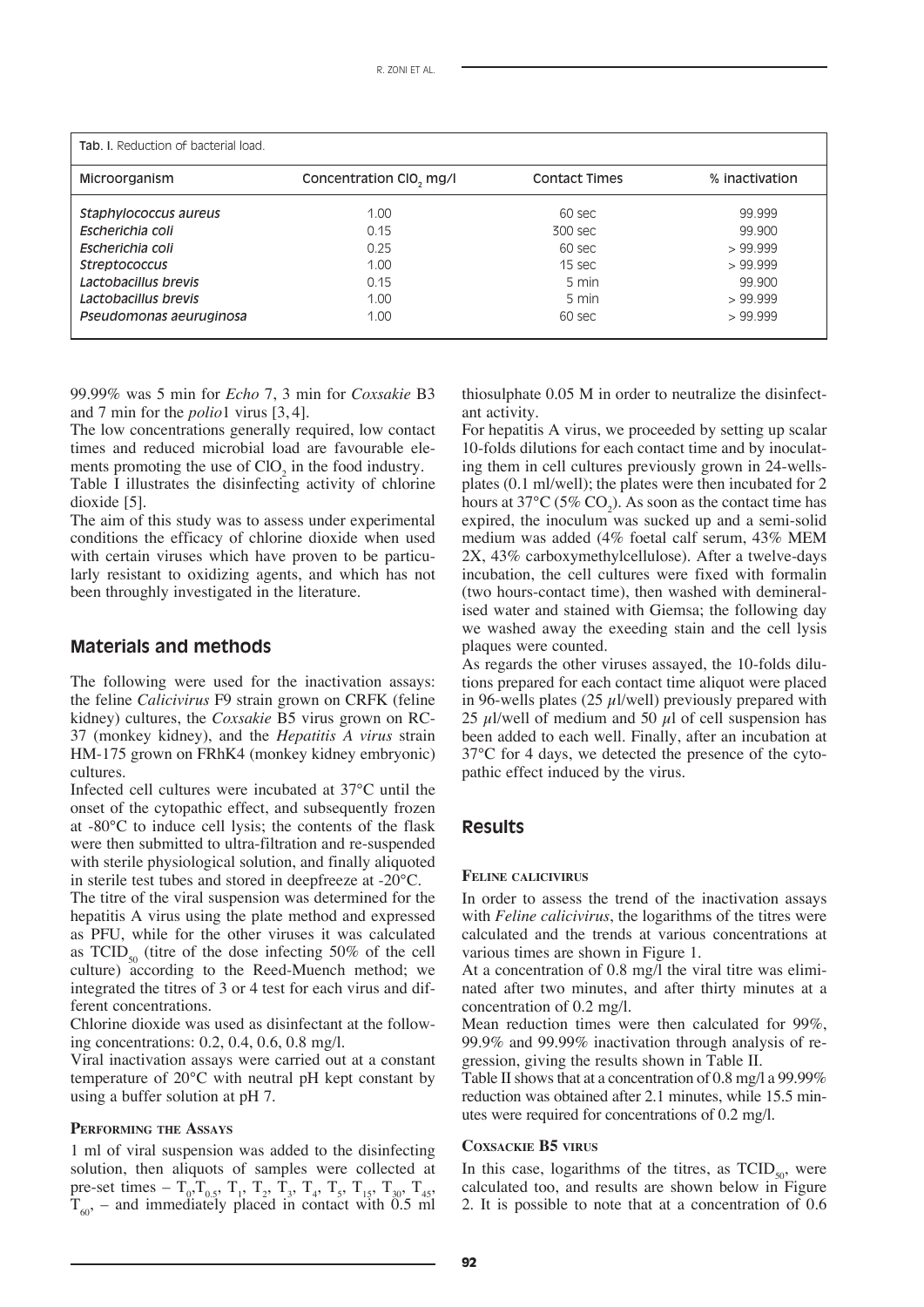

|                  |                         |                                                    | <b>Tab. II.</b> Mean reduction times for various inactivation percentages. |
|------------------|-------------------------|----------------------------------------------------|----------------------------------------------------------------------------|
|                  |                         | CIO <sub>2</sub> - Feline calicivirus - neutral pH |                                                                            |
| $ICIO2$ $(mg/l)$ |                         | Mean time (min) to<br>obtain reduction of:         |                                                                            |
|                  | 99%<br>(CI 95%)         | 99.9%<br>(CI 95%)                                  | 99.99%<br>(CI 95%)                                                         |
| 0.80             | 0.50<br>$(0.16 - 0.74)$ | 1.10<br>$(1.05 - 1.26)$                            | 2.10<br>$(2.02 - 2.22)$                                                    |
| 0.40             | 1.24<br>$(0.98 - 1.52)$ | 3.48<br>$(3.10 - 3.73)$                            | 9.59<br>$(9.16 - 9.81)$                                                    |
| 0.20             | 2.20<br>$(1.80 - 2.09)$ | 6.20                                               | 15.50<br>$(5.90 - 6.90)$ $(15.20 - 15.90)$                                 |

|                  |                         | <b>Tab. III.</b> Mean reduction times at various inactivation times. |                         |
|------------------|-------------------------|----------------------------------------------------------------------|-------------------------|
|                  |                         | CIO <sub>2</sub> – Coxsackie Virus B5 – neutral pH                   |                         |
| $ICIO2$ $(mg/l)$ |                         | Mean time (min) to<br>obtain reduction of:                           |                         |
|                  | 99%<br>(C195%)          | 99.9%<br>(CI 95%)                                                    | 99.99%<br>(CI 95%)      |
| 0.60             | 0.12                    | 0.34<br>$(0.08 - 0.17)$ $(0.27 - 0.45)$                              | 1.00<br>$(0.87 - 1.15)$ |
| 0.40             | 0.57<br>$(0.41 - 0.79)$ | 1.18<br>$(0.94 - 1.47)$ $(2.20 - 2.73)$                              | 2.41                    |
| 0.20             | 0.63                    | 1.52<br>$(0.45-0.89)$ $(1.18-1.95)$ $(3.18-4.38)$                    | 3.73                    |

mg/l the titre was eliminated after 4 minutes, while at a concentration of 0.2 the titre was eliminated after 30 minutes.

By calculating the regression, it was possible to record the mean reduction times at 99%, 99.9% and 99.99%. Results are shown in Table III.

Results show that at concentrations of 0.6 mg/l a 99.99% reduction of the viral titre was obtained after 1 minute, while at a concentration of 0.2 mg/l it was obtained after 3.73 minutes.

## **HEPATITIS A VIRUS**

As regards the Hepatitis A virus, the viral titre was calculated according to the PFU method. Figure 3 shows the trends of viral titres at various concentrations

At a concentration of 0.8 mg/l the titre was completely eliminated after only 30 seconds, while at concentrations of 0.4 complete elimination was obtained after 5 minutes.

Finally, mean reduction times for elimination at various percentages were calculated here, too, using the regression analysis as shown in Table IV.

# **Considerations and Conclusions**

Chlorine dioxide is an excellent bactericidal agent, as has been reported in various studies, although its virucidal activity has not been thoroughly investigated as yet [6-12].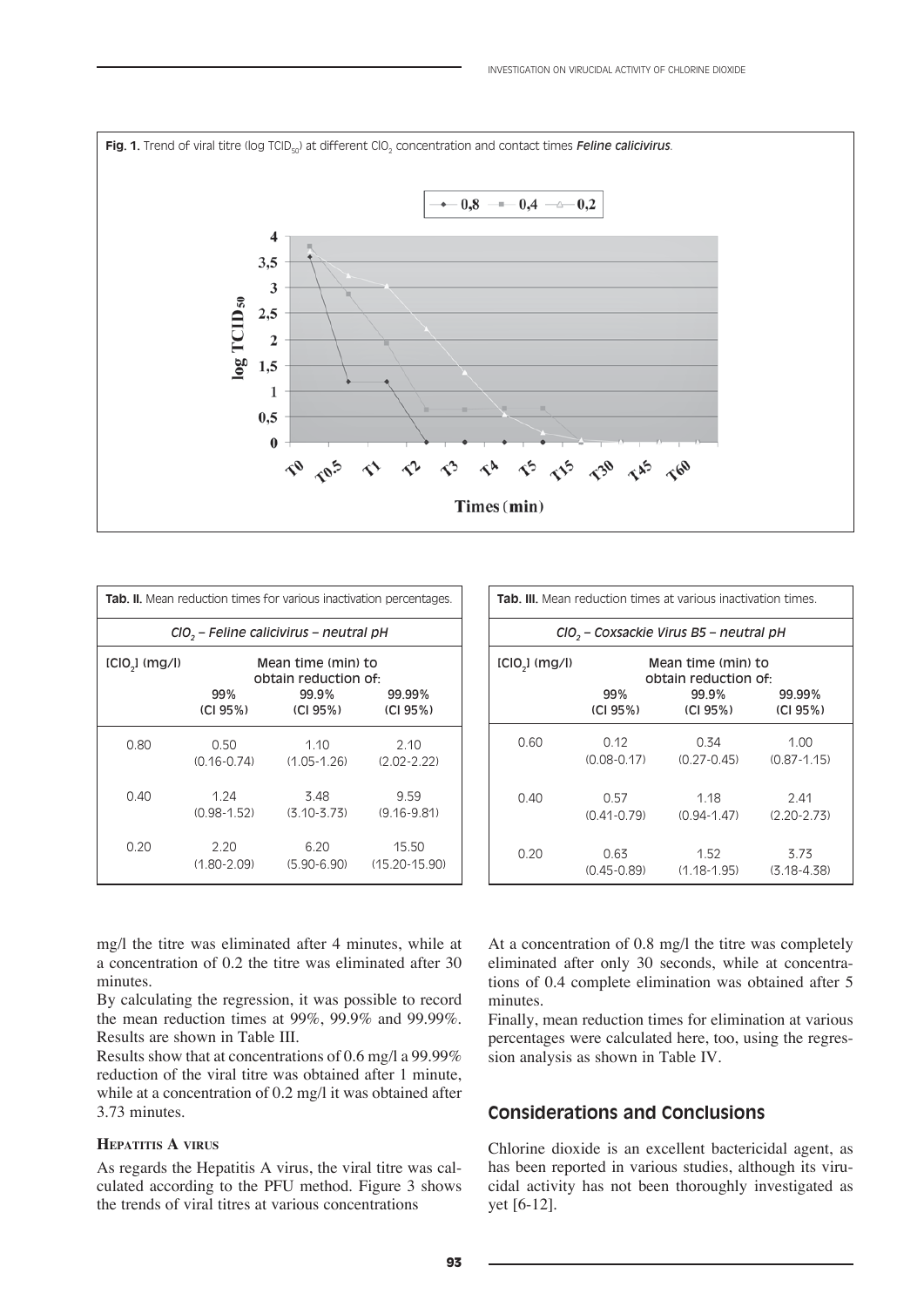



The inactivation kinetics of Poliovirus 1 under experimental conditions have shown that it has a good oxidizing effect [13].

Our results have shown that it is only with concentrations greater than 0.6 mg/l that inactivation is obtained quickly for HAV and for Feline calicivirus, and only Coxsackie B5 shows great sensitivity at all concentrations assayed.

If these data are compared to the inactivation kinetics we performed on Poliovirus 1, the greater resistance of Calicivirus to Chlorine dioxide is confirmed [14]. This result is particularly important in that it confirms that the Norwalk virus, which the Feline calicivirus is a surrogate of, presents considerable resistance to hypochlorite and is also characterized by strong resistance to Chlorine dioxide. This needs to be taken into account in sanitizing procedures applied to processing systems as well as in direct disinfection treatments of foodstuffs which may be involved as carriers of this virus.